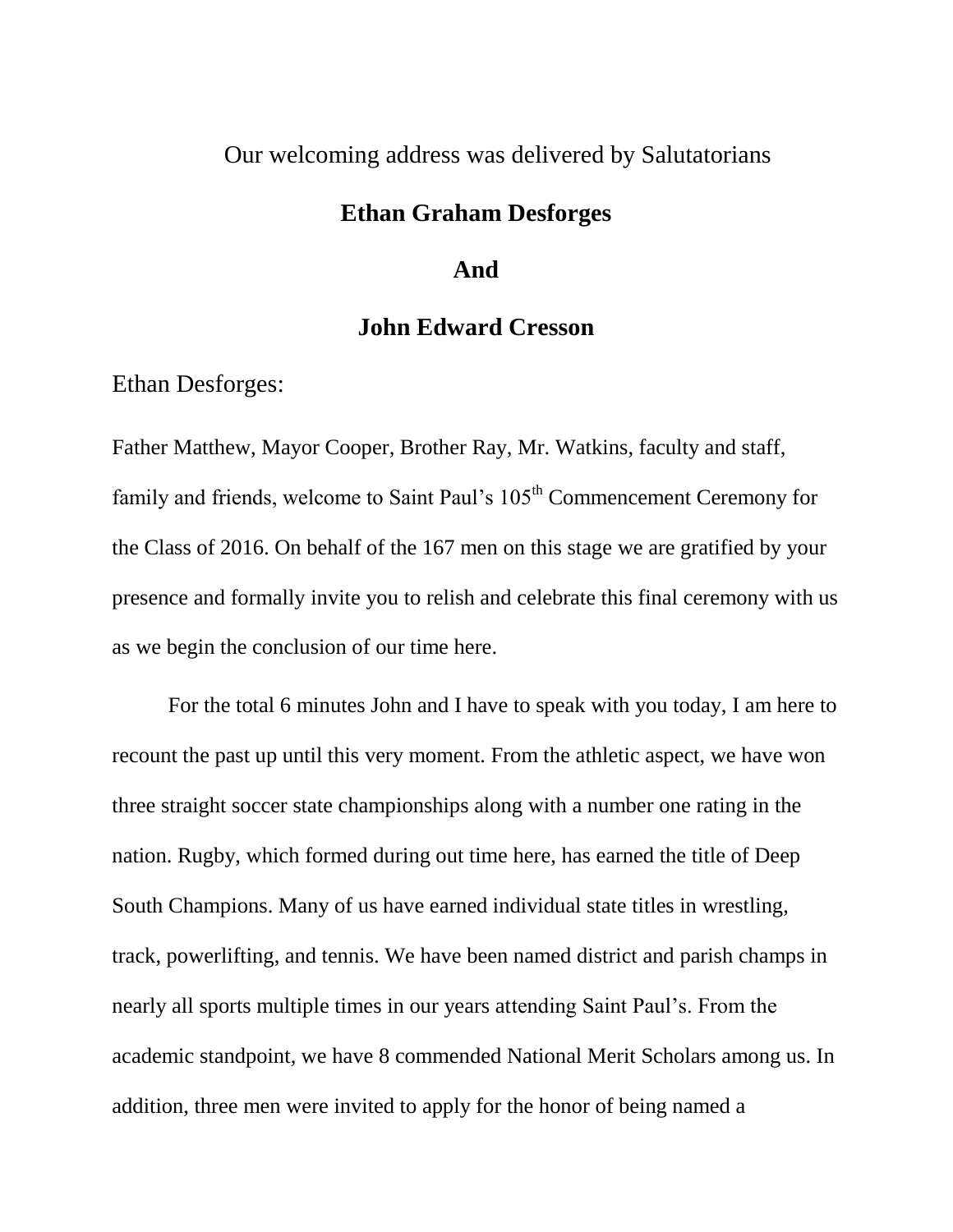Presidential Scholar. Numerous reputable colleges have sent us acceptance letter including Vanderbilt, Notre Dame, Georgetown, UCLA, and even an appointment from West Point. And, though all of these prestigious accomplishments display our achievement here at our Blue Ribbon School, these incredible accomplishments alone cannot fully encompass the true meaning of what Saint Paul's really is.

However, there is a song with great sentimental value to Saint Paul's that can: I Feel Home by OAR. Over the last couple of years this song has really hit home, especially today through the lines "We got nothing to do, and I look at you, I see something that I know and love. Well in the end we can all call a friend, well that's something I know as true. I said it's something free that means a lot to me, when I'm with my friends I feel home." Seniors, we have spent over a quarter of our lives here at Saint Paul's. I do not believe that there is anyone on this stage who has not found his place yet among all the clubs, sports, and extracurricular activities we have. Many of us have developed close relationships with teachers because the faculty members here actually care about us as people, not just as students. From the Friday night football games to the challenge nights, from the parade marching to Field Day, and especially from Senior Unity Day to Senior Retreat, we have continued creating great memories. And, though these memories fade with time, they will never truly be forgotten, and thus will never cease to exist. Every one of us on stage has one of these crosses, and this is a reminder that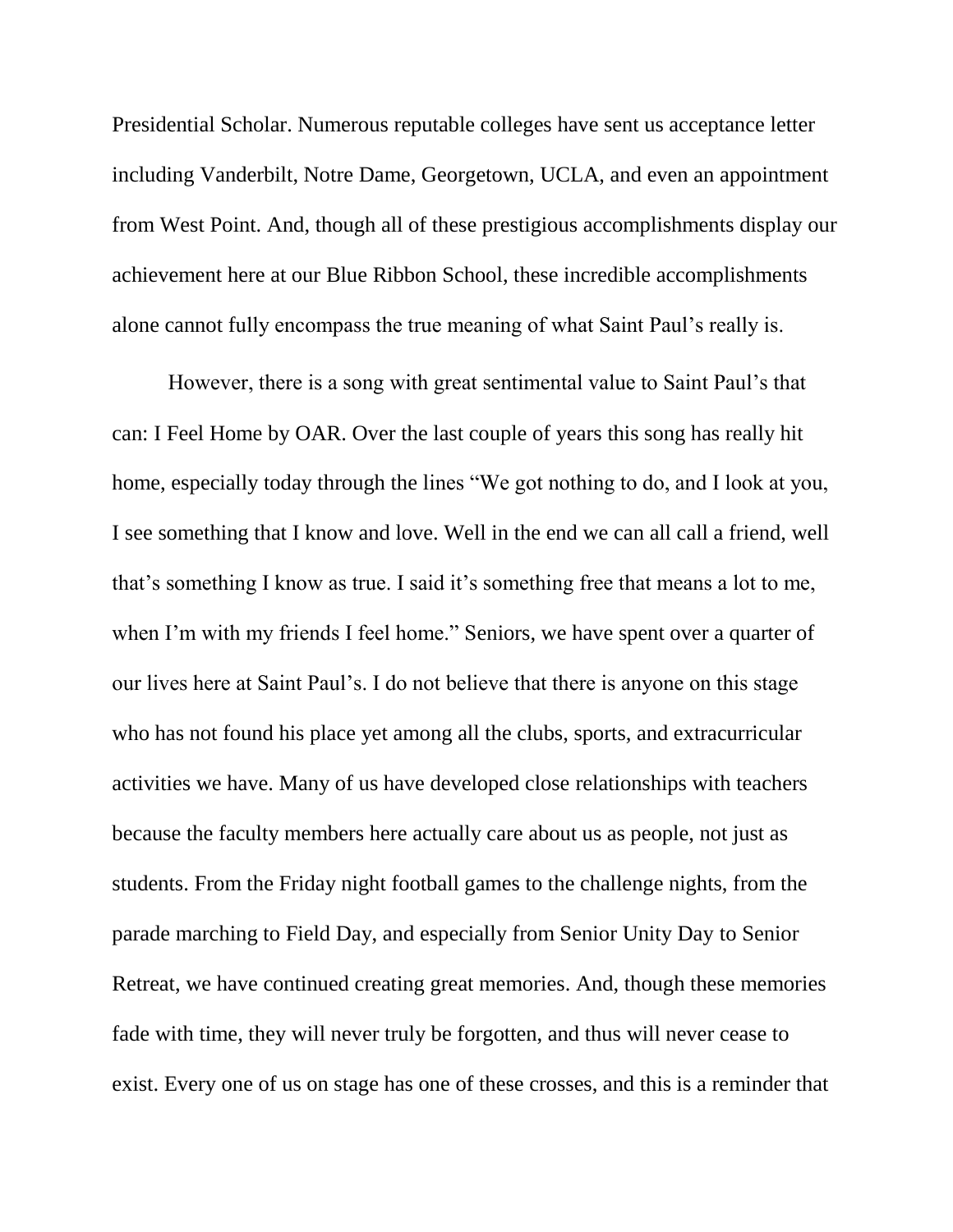we went to Saint Paul's School, and that Saint Paul's is where we will always be, no matter how many miles away we physically find ourselves. Most of us have been in this since day one, and despite the trials we have faced, we have made it through. As we pack our bags and move on in life, we can always call a friend, a brother here on stage with us, and that is something I know as true. "Home to me is reality," and reality is we will do anything for each other. Saint Paul's has made this possible, becoming our home as time has passed. "There are few things pure in this world anymore, and home is one of the few. I feel home."

#### John Cresson:

As we gather here to celebrate the conclusion of our sojourn on these Holy grounds, I cannot help but to echo what Ethan said about feeling home. There is no better way to describe St. Paul's, for it is here, where strangers became friends and friends became brothers, it is here where incredible experiences branded themselves as lasting memories on our minds, and it is here where we pushed each other to work harder, and to go further, and to reach for the stars. The time we have shared here has truly been special, and I know I am not alone when I say I will sincerely miss our home and St. Paul's family.

However, while we assemble to glorify the past, our capricious minds cannot help but to wander into the possibilities of the future. A future that is no more certain now than in was five years ago or five years before then.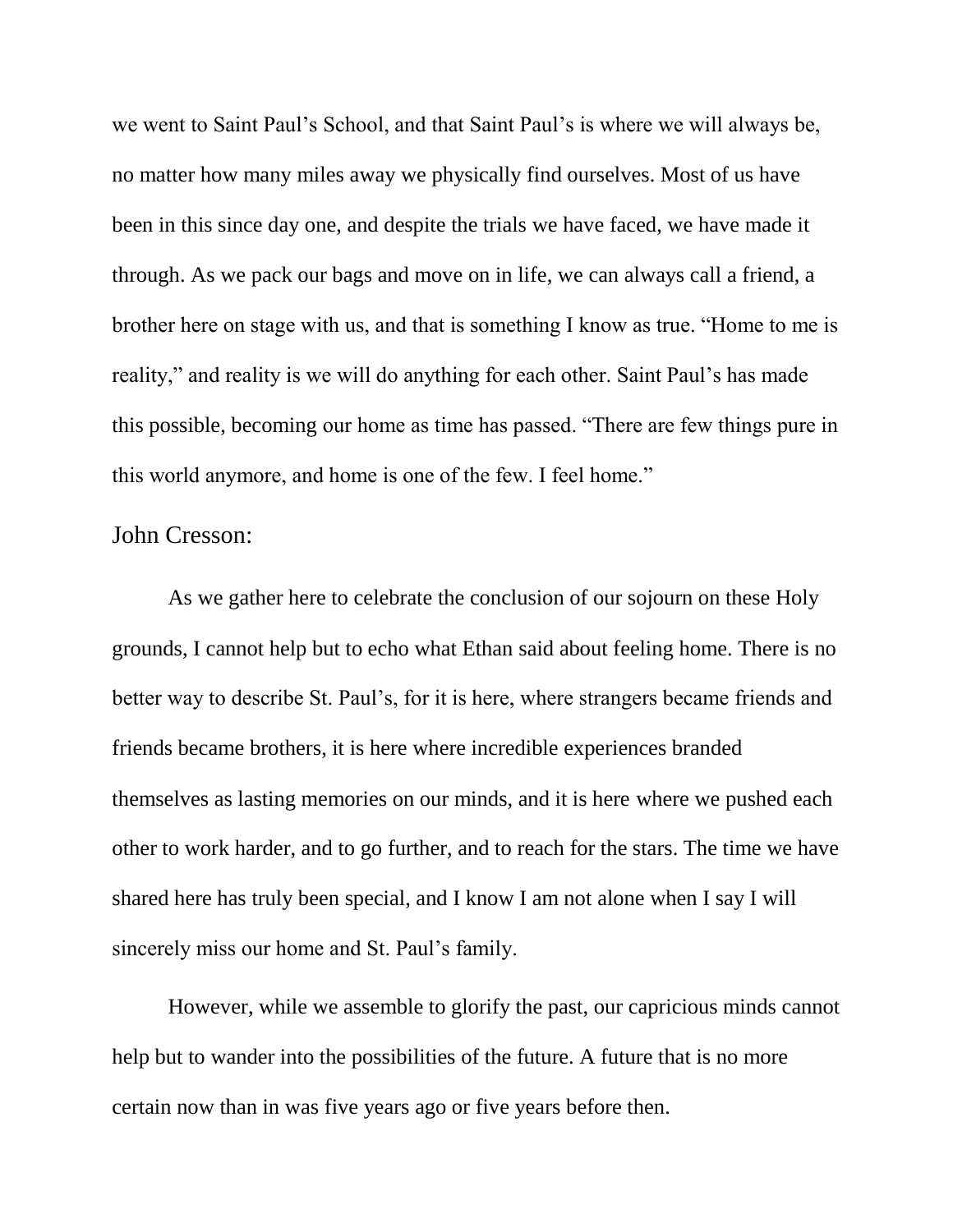While I am not daring enough to suggest specifics of what the future may hold, there is one certainty I believe in, but before I offer it, travel back with me to December 10, 1950: A time when nuclear war cast its frightful shadow across the face of the world. Yet, despite this unbelievable fear, this ever prevalent threat, Nobel Laureate William Faulkner confessed his belief that humanity would not only endure, but it would prevail.

Now I stand before you today in a world that is ever changing, a world that is plagued with violence, permeated with fear and hatred, and polarized by politics, but despite this, despite all of this I have come to believe that the members of this graduating class will not only endure in this world, will not only survive in it, but thrive in it. We will prevail. This class' ability to achieve wonderful things and to overcome tremendous obstacles serves as a pillar to this assertion. For this is a class whose members possess the ability and the talent to advance themselves, but the compassion to advance others, the drive to improve their own lives, but the magnanimity to improve the lives of others.

I began with a quote from William Faulkner and would like to conclude with one from President John F. Kennedy. What these two share in common is hope for the future, which is sometimes hard to come, but if I can leave you with nothing else, let it be hope—hope in the members of this class, hope in this generation, hope for the future, a humble hope, one that is founded in the Lasallian philosophy,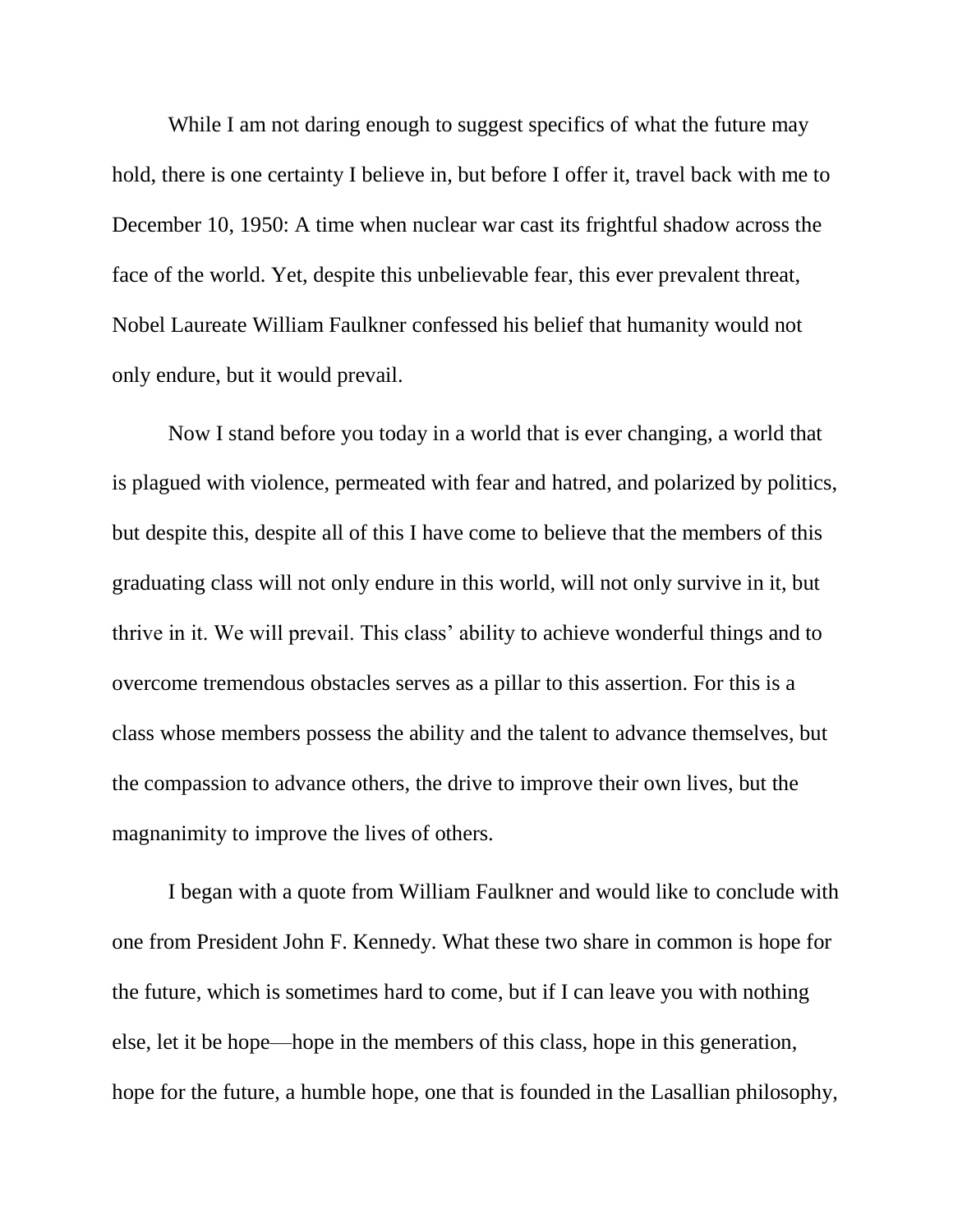a hope that each of us can leave every place we go better than when we found it, and in doing so work to make this world a better place.

As we look out from this stage for the final time, it is sad to think that we will be leaving, but it is only our departure that will launch us into a new journey, so to conclude my remarks and our high school careers, so in the words of our  $35<sup>th</sup>$ president, "With a good conscience our only sure reward, with history the final judge of our deeds, let us go forth to lead the land we love asking His blessings and His help, but knowing that here on Earth, God's Work must truly be our own."

#### **The Valedictory Address was delivered by**

**Luke Anthony Avenel Jacob Gabriel Broussard Jack Haojing Cheng Patrick James Connolly Ryan Patrick Meraux Leland Matthews van Deventer**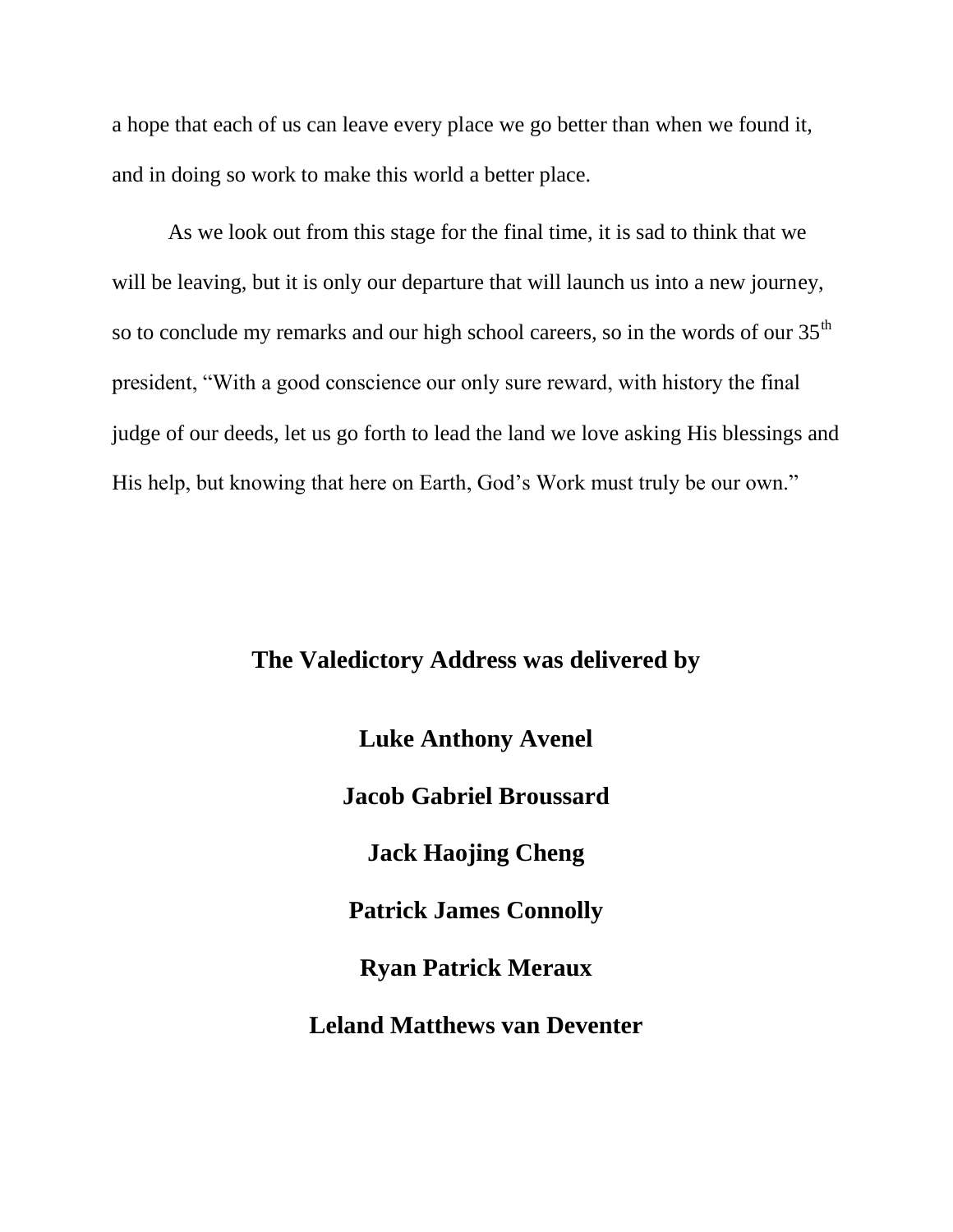## Jacob Broussard (1)

Father Matthew, Mayor Cooper, faculty and staff, family and friends:

Here at Saint Paul's we are blessed with a number of facilities on our campus. The oldest building on campus, and the only remaining building that was in use when Saint Paul's opened in 1911 currently serves as our theater, housing our excellent drama department and our Marian Players. However, in the 105 years since Saint Paul's opened, what is today known as the Alumni Memorial Theater has also served as a gymnasium, chapel, and library. The various functions of this building over the years relate the different aspects of the Lasallian Education received by Saint Paul's students.

Academics are the primary focus at Saint Paul's, as signified by the building's use as a library. However, Saint Paul's students also learn valuable lessons while working to excel in athletic competition, as signified by the building's use as a gymnasium. In fact, when the Saint Paul's basketball team played in what today serves as our theater, they defeated LSU, Tulane, and Loyola University. And while I'm not saying the 2015-2016 Saint Paul's basketball team could have defeated the 2015-2016 LSU basketball team, I'll point out that while Saint Paul's finished the season 31-2 and broke a school record by winning 31 consecutive games, LSU barely won half of their games and never won more than three games in a row this season.

Saint Paul's also teaches its students lessons through other extracurricular activities, as signified by the building's use as a theater, and through prayer and the Sacraments, as signified by the building's use as a chapel.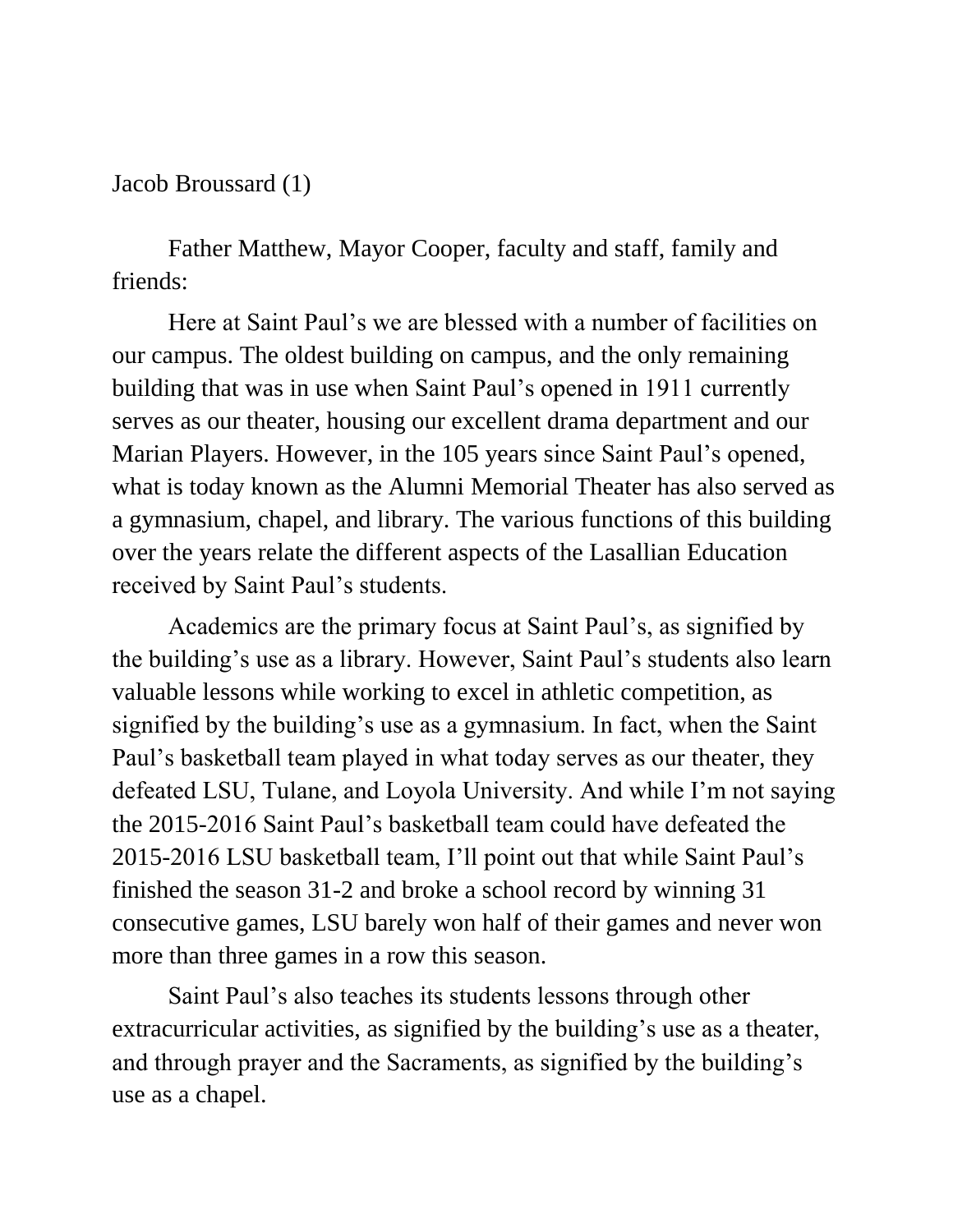Furthermore, the only building that each Saint Paul's student and faculty member has occupied, the theater symbolizes the brotherhood that all Saint Paul's students share. This brotherhood is what makes Saint Paul's "a great place to grow up", as stated in the mission statement. Each student begins his Saint Paul's journey in the theater on the first morning of his  $8<sup>th</sup>$  grade year, hearing, perhaps skeptically, about the great brotherhood shared by Saint Paul's students, and ends his Saint Paul's journey taking the class photo in the theater before graduation, fully convinced that he has 166 brothers for life

## Jack Cheng (2)

The Main School Building serves as the heart of our school. Many of us share the daily experience of walking through the halls in which many of our predecessors once have. Even when we don't have classes in the Main school building, the looming fear of getting called to the front office for, "In the words of Coach Sears, mis-parked Ford Tundra," Nor the desperate hungers in between classes in which only some remarkably overpriced snacks from Sarge can satisfy.

But in all seriousness this building is where we have developed the heart of our educational Experiences at St. Paul's. It is here where we have cultured an understanding of humanities histories so that we may learn from its mistakes and correct them for our futures, and study its successes so that we may strive to recreate them. It is here that we have become well versed in the literature that the world as to offer and developed an artistic appreciation for the melodic language known as English or if you're really patriotic American. It is here that we have learned about and developed through repeated trials, the theories and formulas that lead to the expected but not assured outcomes of our lives.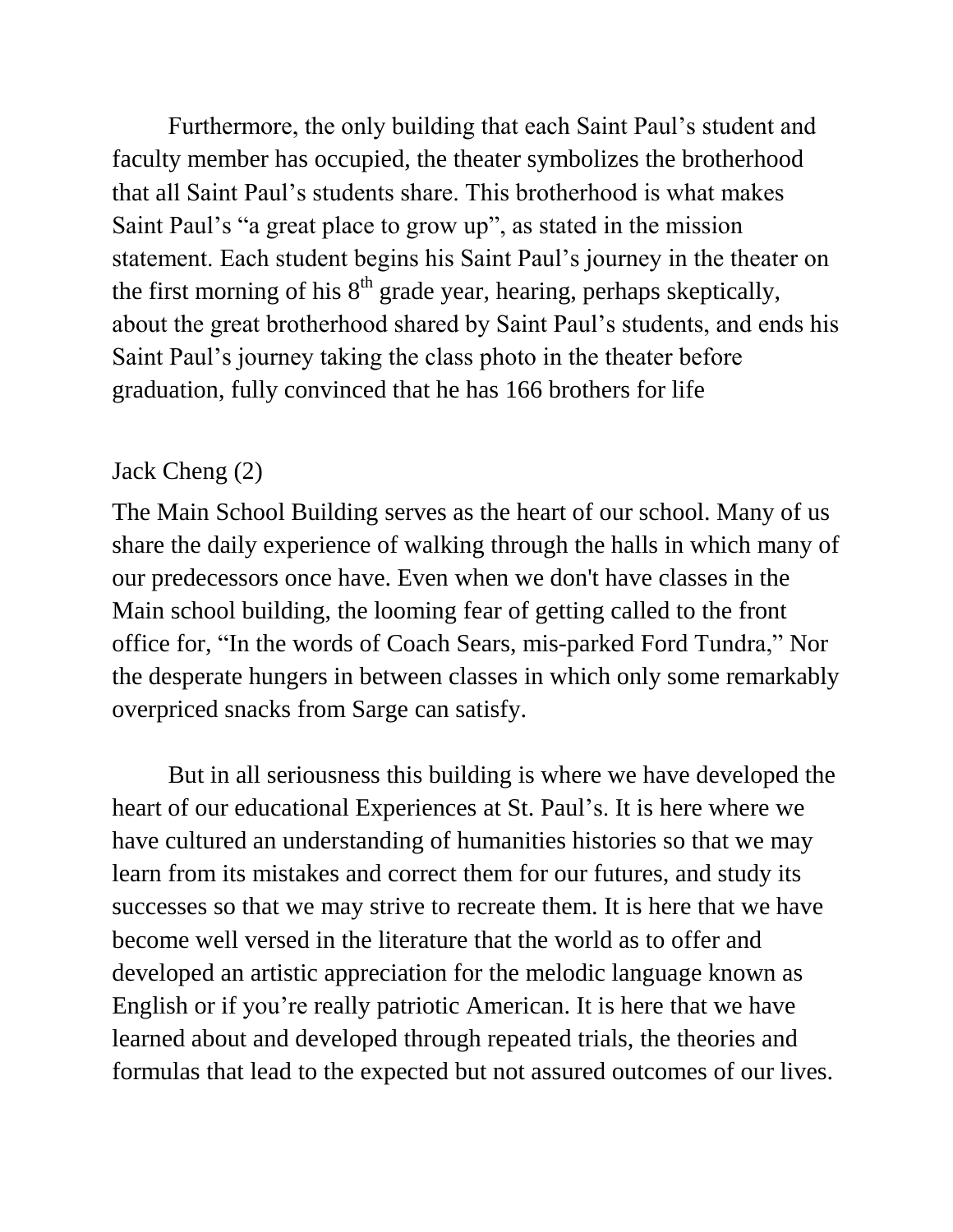But the true importance of the main school building is not measured in the physical growth of our cognitive ability, but rather the experiences we share within the establishment. From the words of the wise writer, poet, and musician Aubrey Graham commonly known by the persona, Drake, "What a time to be alive, you and yours, and me and mine." And it truly is a great time for us. Your experiences, my experiences, it is through these coherent times together that we have grown closer and banded together as the brothers we are today. As the graduating class of 2016, our memories and actions serve as the legacy and blueprint to our successors, and it is through our experiences together that we have slowly but gradually affirmed the mission here, St. Pauls a great place to grow up.

# Luke Avenel (3)

Benilde Hall, or that giant three story building right up the sidewalk. St. Benilde was the first canonized Christian Brother, and almost every Lasallian school has a building named after St. Benilde. The classes inside of our Benilde Hall are some of the most important and underrated classes taught here at St. Paul's. On the third floor are the Spanish classes. While many people were not fans of Spanish class and did everything they could to get through those two required years, the time I spent in Spanish class has been crucial to my growth into the student and person that I am. Spanish teaches us how to open our minds to other ways of life and to look at problems and our whole lives from a new perspective. Sometimes we believe things are wrong, like an upside-down map, but we just need to look at them from a different perspective. The best way to solve problems and to achieve our goals throughout life is through using many different perspectives and viewpoints.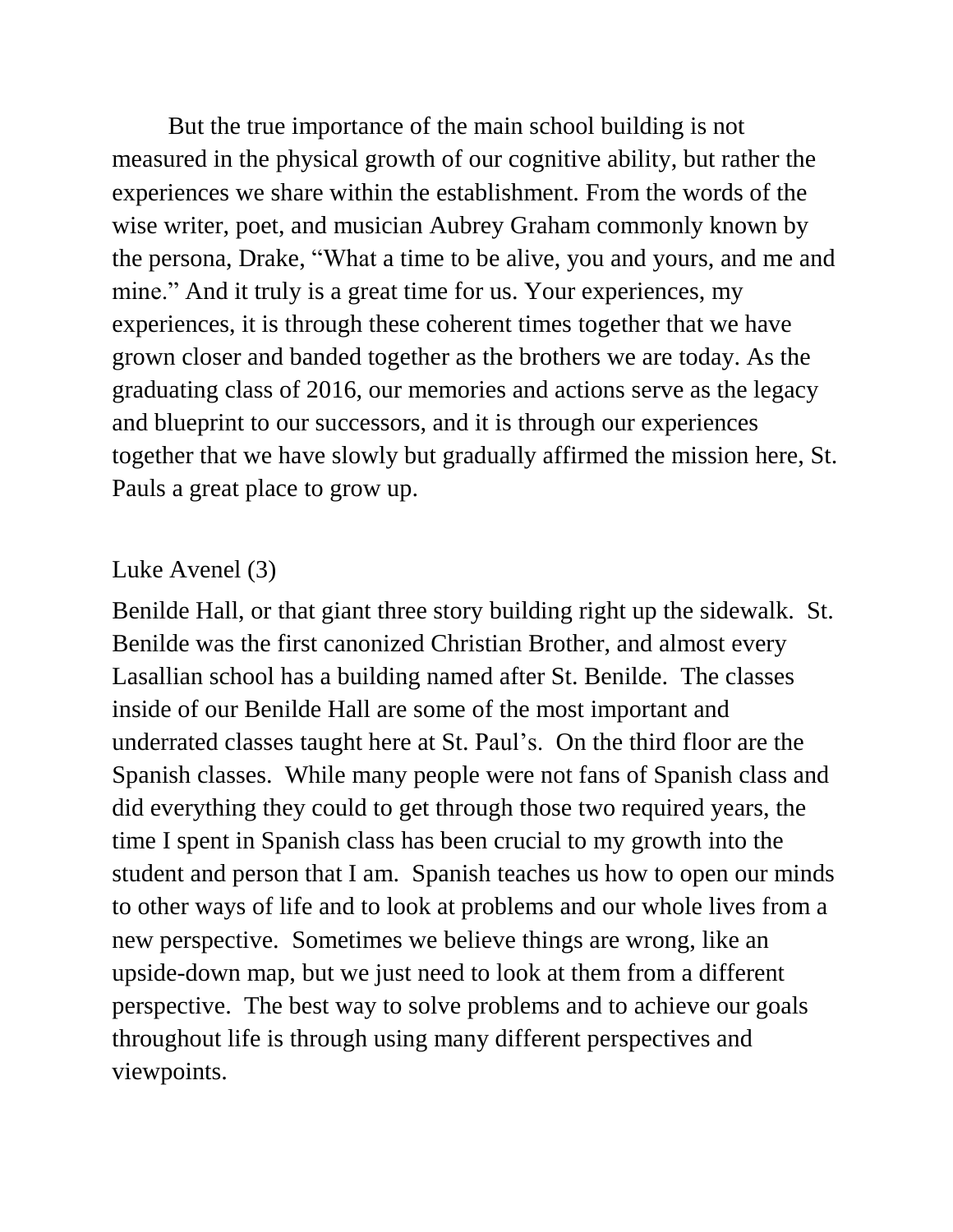On the bottom floor of Benilde Hall is one of the most important if not the most important subject we learn at St. Paul's, and it is only fitting that Religion is taught in the most prominent building on campus. The religion classes instill in us the values put in place by St. John Baptist de Lasalle. The five core principles that we learn every year in religion class, and I mean every year, help show us how to be better people not only at St. Paul's but also for the rest of our lives. They teach us how to include every person, to have respect for all people, to have concern for the poor, to take advantage of every opportunity to have a quality education, and, most importantly, to have faith in the presence of God. St. Paul's has shown the members of the class of 2016 that if things are not going in the direction that we want them to go that we need to have faith in God and to never lose our faith or give up on God because He will never give up on us. Ever since I was little, my parents, who I want to thank really quickly for all of the support they've given me over the years because if I don't my mom threatened to punish me, have instilled ideas of faith into my life, and St. Paul's has developed my faith into something that is a vital piece of who I am. To me, Benilde Hall represents so much more than just religion and Spanish classes, it represents the faith that St. Paul's has ingrained into my life and the fact that sometimes you have to look at life from a different perspective in order to solve the challenges you face.

## Ryan Meraux (4)

## "La Salle Hall"

As we continue on the tour of our campus, we now stop at La Salle Hall, named after the founder of the Christian Brothers. One thing we should all learn from La Salle Hall is to have a purpose. As many of you know, La Salle Hall was originally a dormitory. From when it was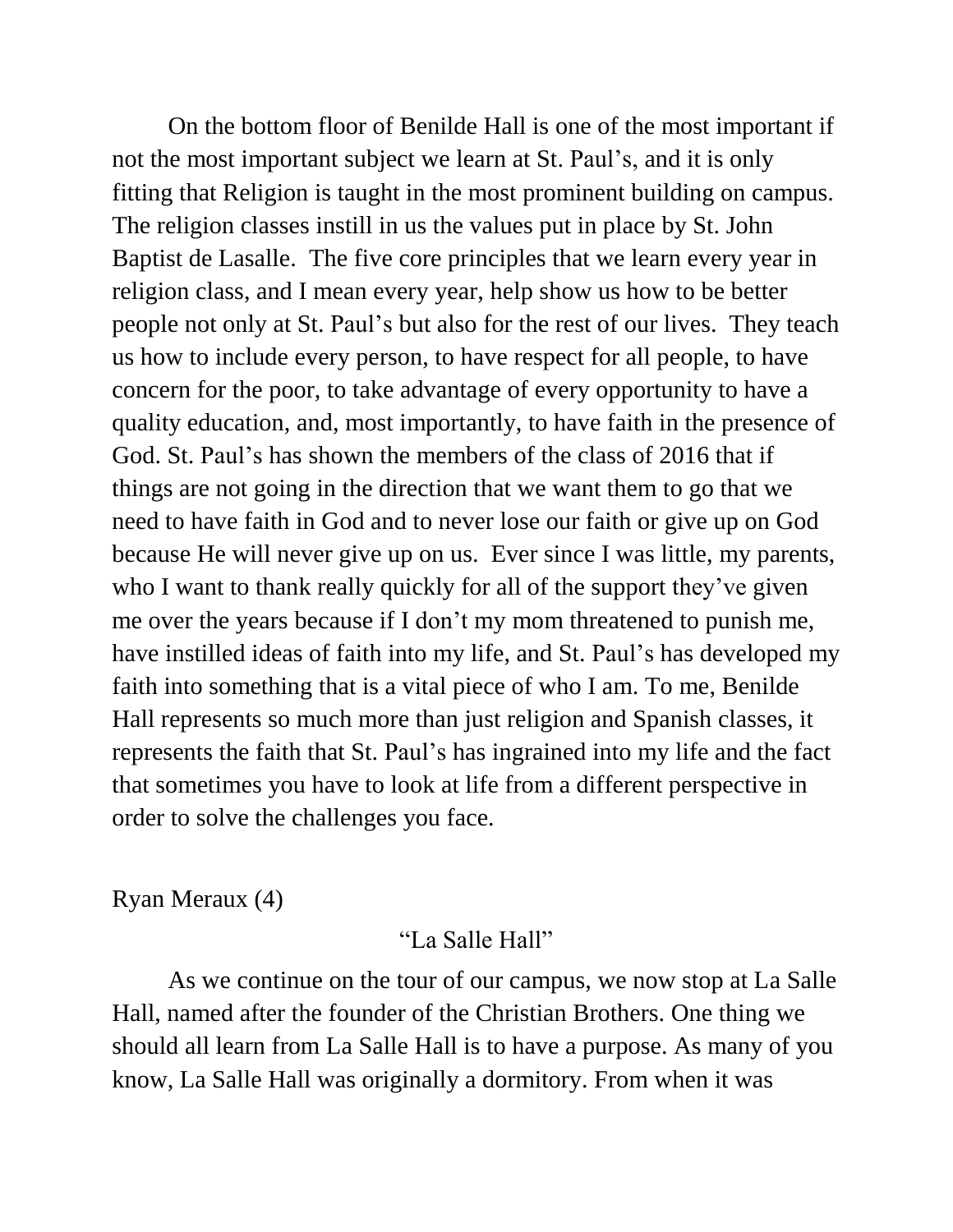constructed in the 60s until the 1990s, it best served the school by giving boarding students a literal home. But the school, like life itself, is everchanging. A dormitory is not needed here anymore, giving the building little use, and it fell into disrepair. But, the building changed. It was converted into things St. Paul's needed most: more classrooms and counseling space. Now, La Salle Hall is a hub for student activity and a metaphorical home for many, a startling change from just 5 years ago, when it was only useful to the people in the art department. In summary, life is not stagnant; we must always be able to adjust to the situation. We must be adaptable, like La Salle Hall, constantly rejuvenating and aiding those around us.

La Salle Hall now contains my three favorite places on campus: math classes, art and band space, and the counseling center. I know many of my classmates here hope to never set foot on the top floor of La Salle ever again, but I enjoyed being up there. I enjoy math because it can explain almost anything in the world. Math might seem pointless and empty to many, but every single theorem was designed to help make sense of the ever-changing world around us. Math teaches us that there is an answer to every problem; getting there is the great challenge for us all.

Then comes the art department. Art and music help explain the one thing that math cannot: feelings. Where math is sometimes hard to grasp, art comes easy to most because it is just expressed emotions. Even though art makes more sense to us, it is just as hard to execute as math. Art takes skill and is hark work, but it is always fun to create, even if it does not look the best. Art is possibly the greatest way to balance out your emotions; I know many adults who use still use coloring books to relax. Finally, counseling topped off this great building. It remains the only place where they give you candy for just visiting, and they are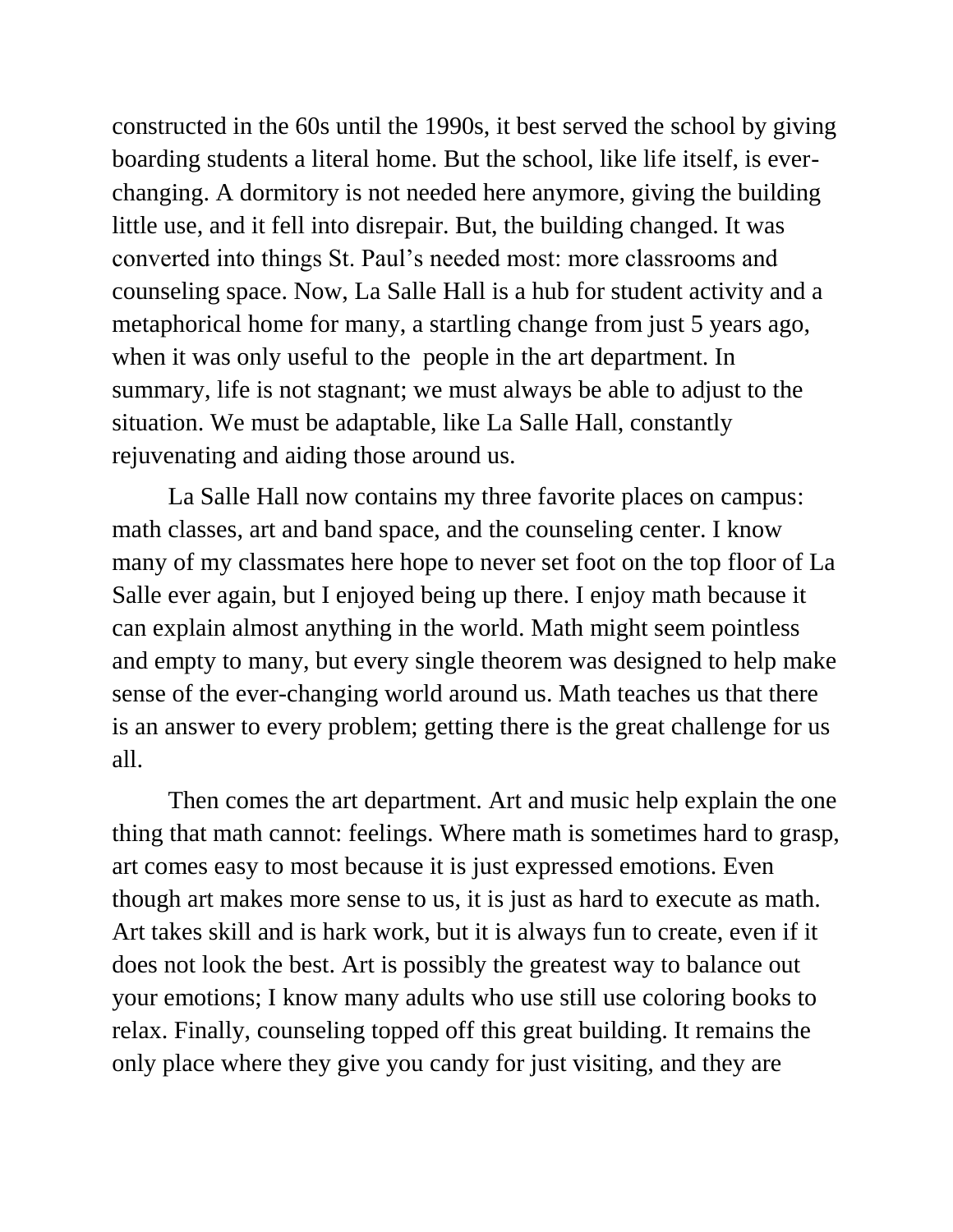always willing to help out with your problems, no matter how trivial, with a smile on their face.

La Salle Hall, and the people who teach in it, hold great meaning to the St. Paul's community, and the Class of 2016 will remember it because we were the first class to use it for our full career at St. Paul's. I wish to thank all of the great teachers of La Salle Hall who attempted to pass their knowledge on to their students, even when it seemed hopeless.

# Leland van Deventer (5)

It would be a great injustice to not only our graduating class but also Saint Paul's to neglect a major aspect of the school's program: athletics and the many facilities that host these activities. From our many state and district victories this year… in baseball, soccer, football, wrestling, tennis, basketball and many more, to our more personal victories, may it be one win over a rival team or achieving a personal physical record, participation in Saint Paul's athletics helps to round our character during our five years on this campus.

 I find it apropos that both the oldest building on campus, the theater, and the newest building, the new gym, both share a common history of hosting basketball. Though both buildings have drastically different literal purposes today, their communal purpose of shaping the characters of young men remains unchanged.

 From my experience, football made me who I am today. I cannot begin to fathom how many hours I spent in Hunter Stadium doing the same blocking drill ad nauseum, getting yelled at for snapping a ball over Kenny's head one too many times, or applying gallons of sunscreen to myself yet still getting burned because of how pale I am…consequently earning me the name Pasty. These moments, though,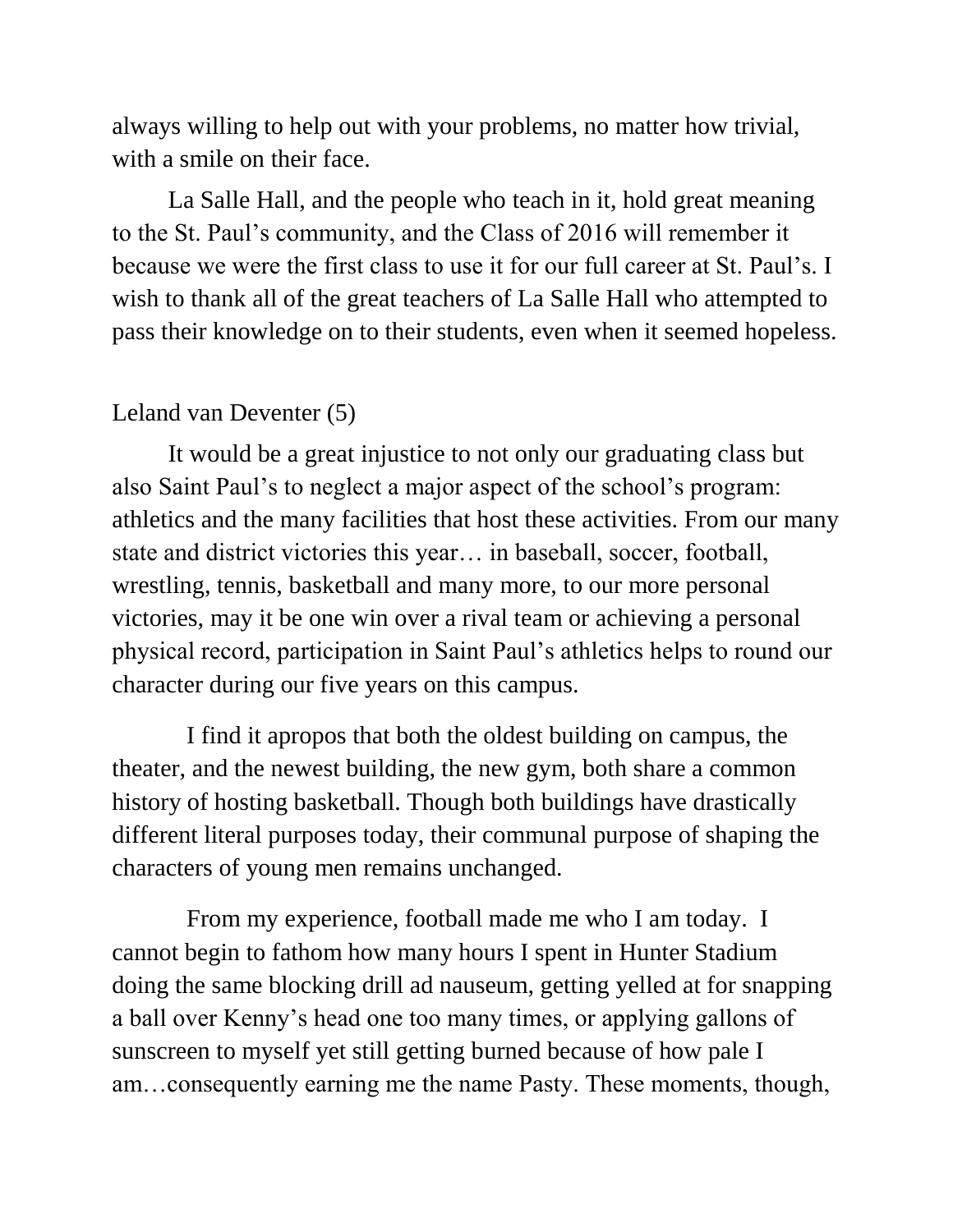constitute something far greater than just making one a better athlete… they helped us develop a work ethic that we can boldly say we would not be here before you today without it.

 Our offensive line coach, Mr. Joe Dickens, rigorously reviewed our grades to make certain that we were fulfilling our academic responsibilities above all else during the season. He constantly spoke of the difference of character between those that were naturally endowed with athletic or academic prowess and those that had to work more in order to make themselves better, and not just in high school but well beyond into life as well.

Self-sacrifice also became a mantra of football, as we learned to put aside selfish tendencies and discomforts for greater causes. Coach Dickens is not alone, however, in his principles, as every Saint Paul's athletic team has its own unique versions of this same mindset. It makes sense why so many of our school leaders and scholars are athletes because of the character expectations instilled by these programs. Though our time here as student athletes is over, I am confident our class will continue to practice these disciplines of self-sacrifice and undeterred work ethic in the future, much like Heap Field and Hunter Stadium will continue to be the training facilities of both mind and body here at St. Paul's.

## Patrick Connolly (6)

In a sense, the grounds of St. Paul's School are nothing special. They're comprised of forty acres of fine, arable land, located in a small town known as Covington, Louisiana. By my count, there are 724 trees on campus. In the summer, it gets hot enough to have heat index warnings, and in the winter, it gets cold enough that Mr. Pichon gives